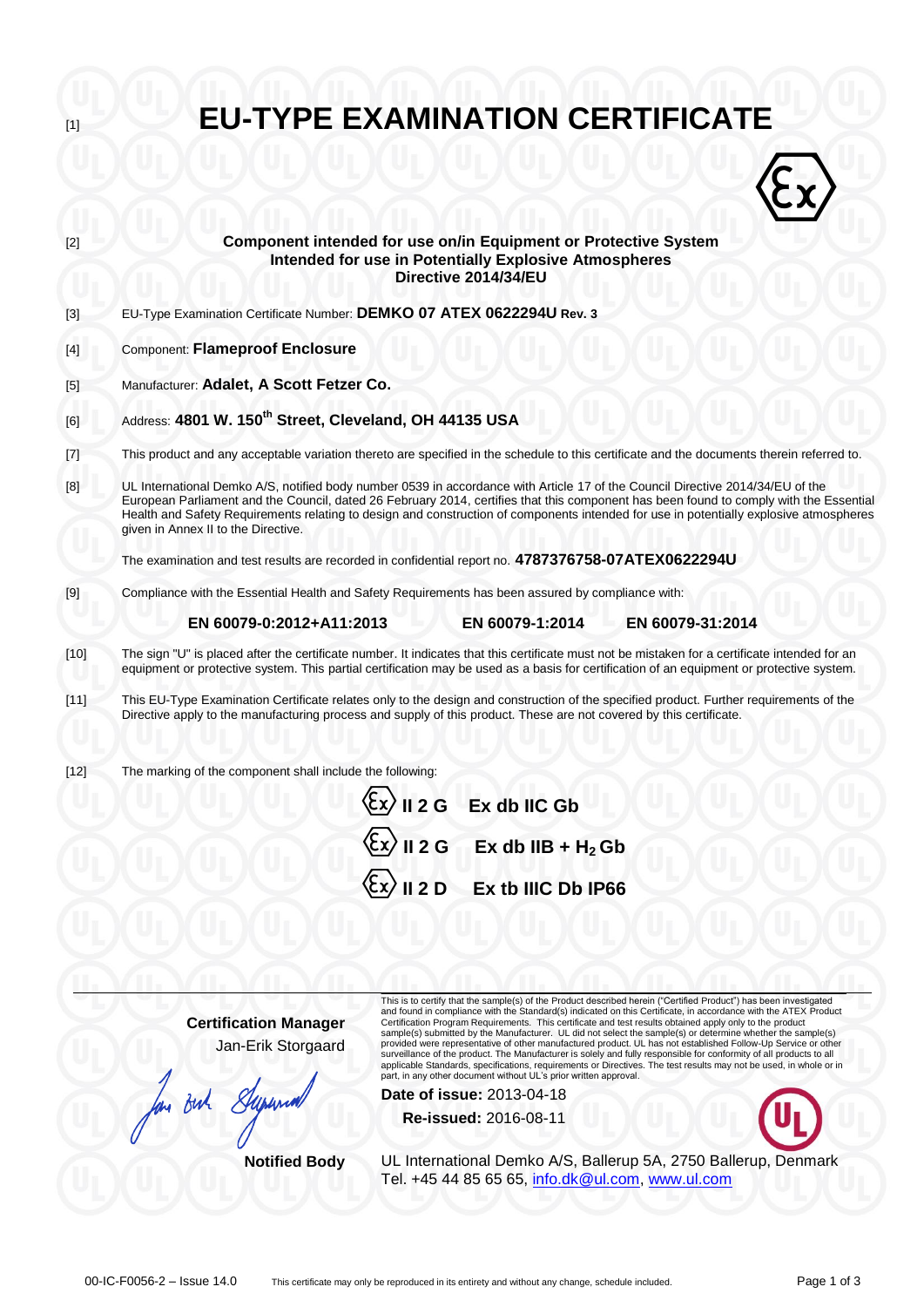# [13] **Schedule** [14] **EU-TYPE EXAMINATION CERTIFICATE No. DEMKO 07 ATEX 062294U Rev. 3**

### [15] Description of Component:

The flameproof copper-free aluminum or 316 stainless steel XIHX, XIHMX, XIHMKX and XIHLX single ended enclsoures, the 316 stainless steel XIHNSX single ended enclosures, the aluminum XIHNX single ended enclosures, and the XDHX, XDHMX and XDHLX double ended enclosures with flat solid, dome solid, extended cover solid, flat glass and dome glass covers are intended to be used primarily as instrument housings. The single ended enclosures are similar to the double ended enclosures, except the double ended enclosures are provided with a threaded cover at both ends of the body. Up to three conduit entries can be provided in the double ended bodies, up to four conduit entries can be provided in the single ended bodies, and up to six conduit entries can be provided in the XIHNS models. Conduit entries are described in the control drawing Nos. DS411E, DS428E, DS430E, DS431E, DS437E, DS681E, DS908, DS911, and DS833.

#### Nomenclature for type*:*

| _ |  |
|---|--|
|   |  |

| I-Enclosure Type                     | Suitable for gas group |
|--------------------------------------|------------------------|
| XIH - Single small body              | ШC                     |
| XDH - Double small body              | $IIB+H2$               |
| XIHM - Single medium body            | ШC                     |
| XIHMK - Single short medium "K" body | ШC                     |
| XDHM - Double medium body            | $IIB+H2$               |
| XIHL - Single large body             | ШC                     |
| XDHL - Double large body             | $IIB+H2$               |
| XIHNS - Single ended body            | ШC                     |
| XIHN - Single ended body             | ШC                     |
|                                      |                        |

#### II – Enclosure Covers

FC – Flat cover, (XIH, XDH, XIHM, XDHM , XIHMK, XIHL, XDHL, XIHN, XIHNS only) FGC – Flat glass cover, (XIH, XDH, XIHM, XDHM , XIHMK, XIHL, XDHL, XIHN, XIHNS only) DC – Dome cover, (XIH, XDH, XIHM, XDHM , XIHMK, XIHL, XDHL, XIHN, XIHNS only) DGC – Dome glass cover, (XIH, XDH, XIHM, XDHM , XIHMK, XIHL, XDHL, XIHN, XIHNS only) TGC - Truncated glass cover (XIHN only) MC – Midsize Flat cover, (XIHM, XDHM, XIHMK only) KFC – Flat cover, 'K' (XIHM, XDHM, XIHMK only) KFGC – Flat glass cover, 'K' (XIHM, XDHM, XIHMK only) EC – Extended cover, (XIHL, XDHL, only)

#### III – Additional Suffix

X – Suffix denotes European certification

#### Temperature range

The enclosures have been certified as components without stating the temperature range class  $(T1 - T6)$ .

The enclosures have been evaluated for use in the following ambient temperature range: The ambient temperature range is  $-50^{\circ}$ C to  $+100^{\circ}$ C for use with silicone o-rings. The ambient temeprature range is -34°C to +100°C for use with Nitrile Buna N o-rings.

#### Installation instructions

All unused enclosure openings must be fitted with a certified close-up plug equivalent of the enclosure and must be marked with an IP66 rating.

For ambient temperatures below  $-10$  °C and above +60 °C use field wiring suitable for both minimum and maximum ambient temperature

Mounting instructions Refer to "Instructions".

#### Routine tests

Routine tests according to EN 60079-1 clause 16 are not required, as the enclosures have been successfully tested at four times the reference pressure, 62.6 bar.

#### [16] Descriptive Documents

The scheduled documents are listed in the report no. provided under item no. [ 8 ] on page 1 of this EU-Type Examination Certificate.

[17] Schedule of limitations:

- Approval applies to equipment without cable glands. Only cable glands certified for protection types 'd', 'db' , 'tb'', and have an IP66 rating may be used.
- All unused device openings must be fitted with a certified close-up plug with protection types 'db', 'tb', and have an IP66 rating.
- Refer to Drawing No. DS833 for number, size, and position of entries.